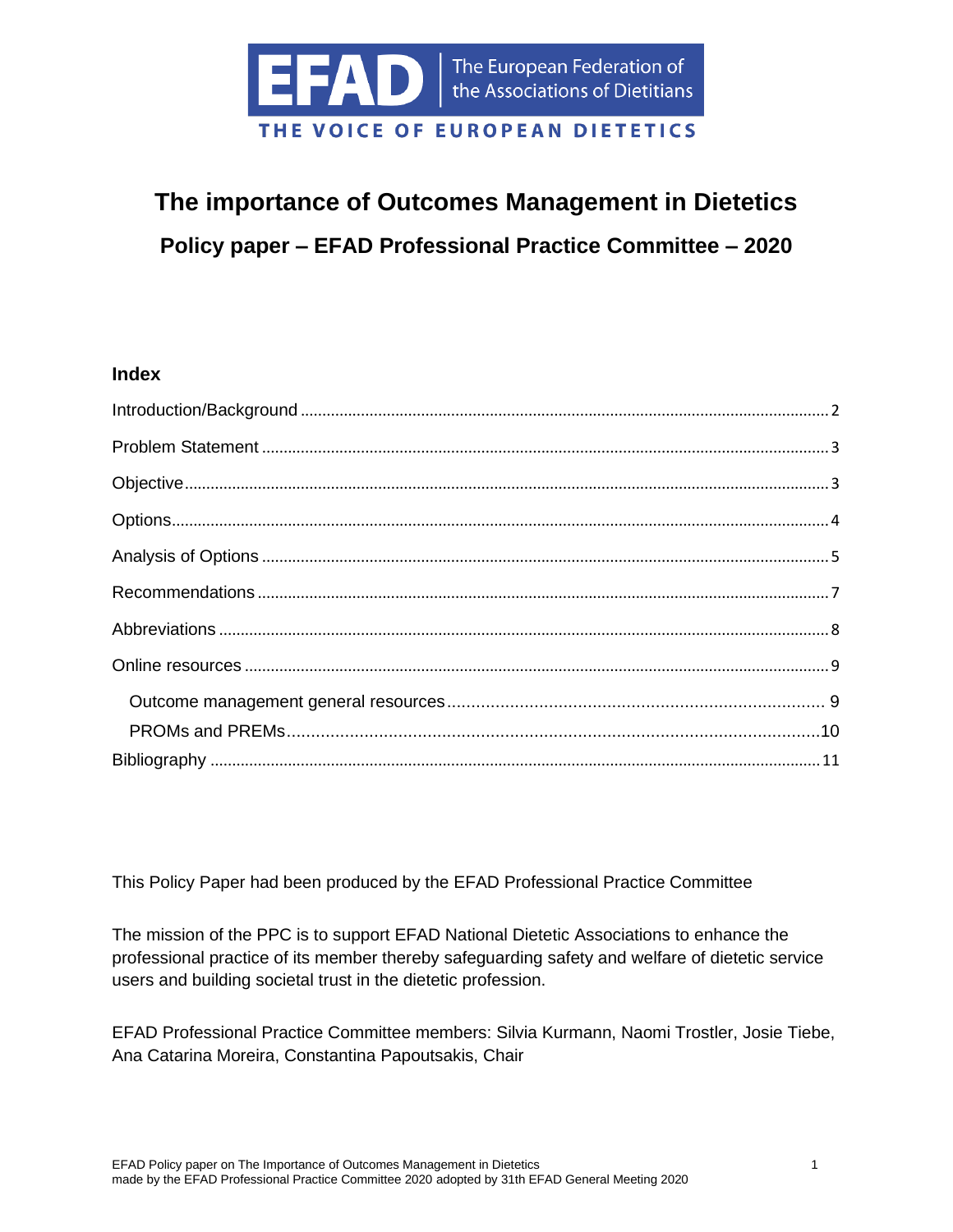

### <span id="page-1-0"></span>**Introduction/Background**

The European Food and Nutrition Action Plan of the World Health Organization (WHO) encourages the dietetic field to "monitor and evaluate diet-related activities, interventions and policies in different contexts in order to determine their effectiveness and to disseminate good practice" (WHO, 2015).

In health care, because of innovation, complexity and the changing demographics, financial resources are limited and must be allocated wisely (Frejier, K. et al., 2015). Therefore, accountability for effectiveness of nutritional care is pivotal for the future of healthcare and of the dietetic profession (Frejier, K. et al, 2015; British Dietetic Association (BDA, 2011). Dietetic counseling should follow a step by step model with a clear process, leading to measurable outcomes (Vanherle, K. et al, 2018). Economic manifestations of nutritional health outcome evaluation is a new field of health research and a major concern for improving care and for the reimbursement of care (Frejier, K. et al., 2015; Frejier, K. et al. 2019; Plas M, et al. (2018).

Outcomes management is a comprehensive process which includes outcome documentation and analysis. Analysis serves the purposes of interpretation, comparison and validation of dietetic interventions. The process aims at designing an effective dietetic work environment by measuring the effectiveness of dietetic interventions. (BDA, 2011; Gibbons, A.P.D. et al., 2017, Murphy, W.J. et al., 2015; Swan W.I. et al., 2017; Vanherle, K. et al, 2018). Development of evidence-based practice depends on outcomes management (Walshe, K. et al., 2001), which intends to answer - what works best, for whom, and at what cost (Spelt, P.L. et al., 1996; Spelt, P.L. et al., 2003). Outcome measures can be used to demonstrate the value of nutrition care provided by an individual practitioner, the dietetic community or the dietitian working as part of an interprofessional team (BDA, 2011; Plas, M., et al. 2018; Vanherle, K. et al, 2018). Outcome management may also provide clues of unexplained variations in outcomes despite the use of similar counseling strategies and interventions (Aase, S.Y. et al., 2010; Chui, T.K. et al., 2019; Guest, D. D, et. al., 2019; Thompson, K.L. et al., 2015).

Outcomes documentation provides the option of sharing data with the dietetic research community. The WHO's European Health Information Initiative (EUHII) shared the still current vison of an "integrated harmonized health information system for the entire European region". For outcome data to be harmonized and comparable, a standardized terminology (languages) and structures of documentation are essential. (Gäbler, G.J. et al., 2018; Prodinger, B. et al., 2016; WHO, EUHII booklet). In nutrition and dietetics two standardized languages (SL), the Nutrition Care Process Terminology (NCPT) (Swan, W.I. et al., 2019) and the Classification and Coding list Dietetics (CCD)- which includes the International Classification of Functioning, Disability and Health Dietetics (ICF-Dietetics) and additional coding lists - are currently in use (Gäbler, G.J. et al., 2018, Gäbler, G.J. et al., 2019).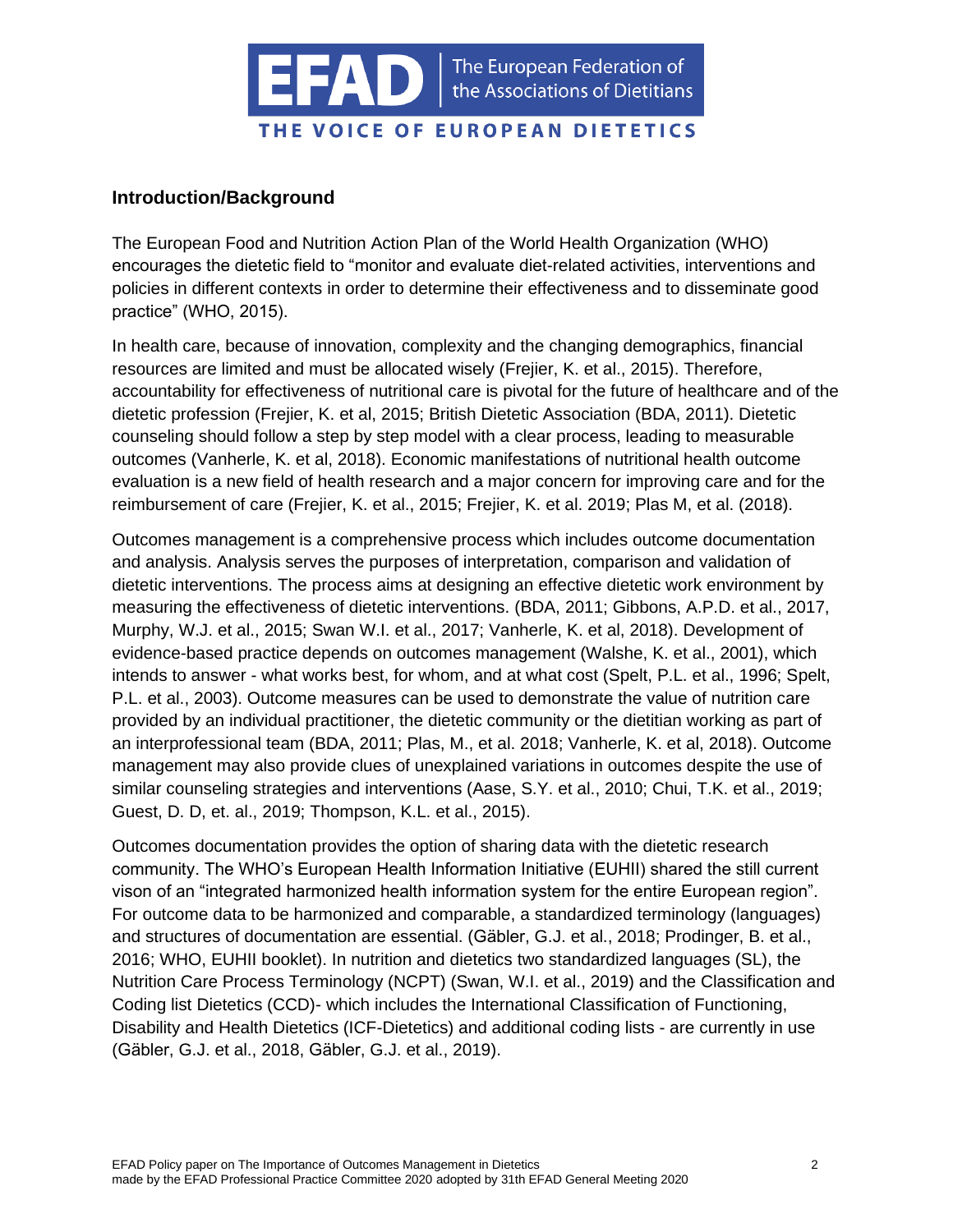

### <span id="page-2-0"></span>**Problem Statement**

Based on the results of an internal survey of the Professional Practice Committee of the European Federation of the Associations of Dietitians (EFAD PPC, 2012), it became evident that outcome data is documented in daily dietetic practice. However, the implementation of consequent documentation is still ongoing. Furthermore, for the most part, currently the food, nutrition and dietetics data entry does not lend itself for data pooling. This may be due, in part, to unstructured documentation or to barriers for data pooling such us ununified electronic health records (Kight, C. E. et al., 2019; WHO, EUHII booklet). Also, routine comprehensive outcomes management to prove the effectiveness of dietetic practice and consequently ensure reimbursement of care is not practiced widely (Vanherle, K et al, 2018). There is need for improvement in dietetic outcomes management throughout Europe.

### <span id="page-2-1"></span>**Objective**

Policy makers, dietitians and dietetic associations are encouraged to make a strong commitment to engage systematically in dietetic outcomes management to advance dietetic research. The results of effectiveness of care and cost-effectiveness need to be taken into consideration on a political level by all stakeholders involved in making decisions about reimbursement of dietetic care.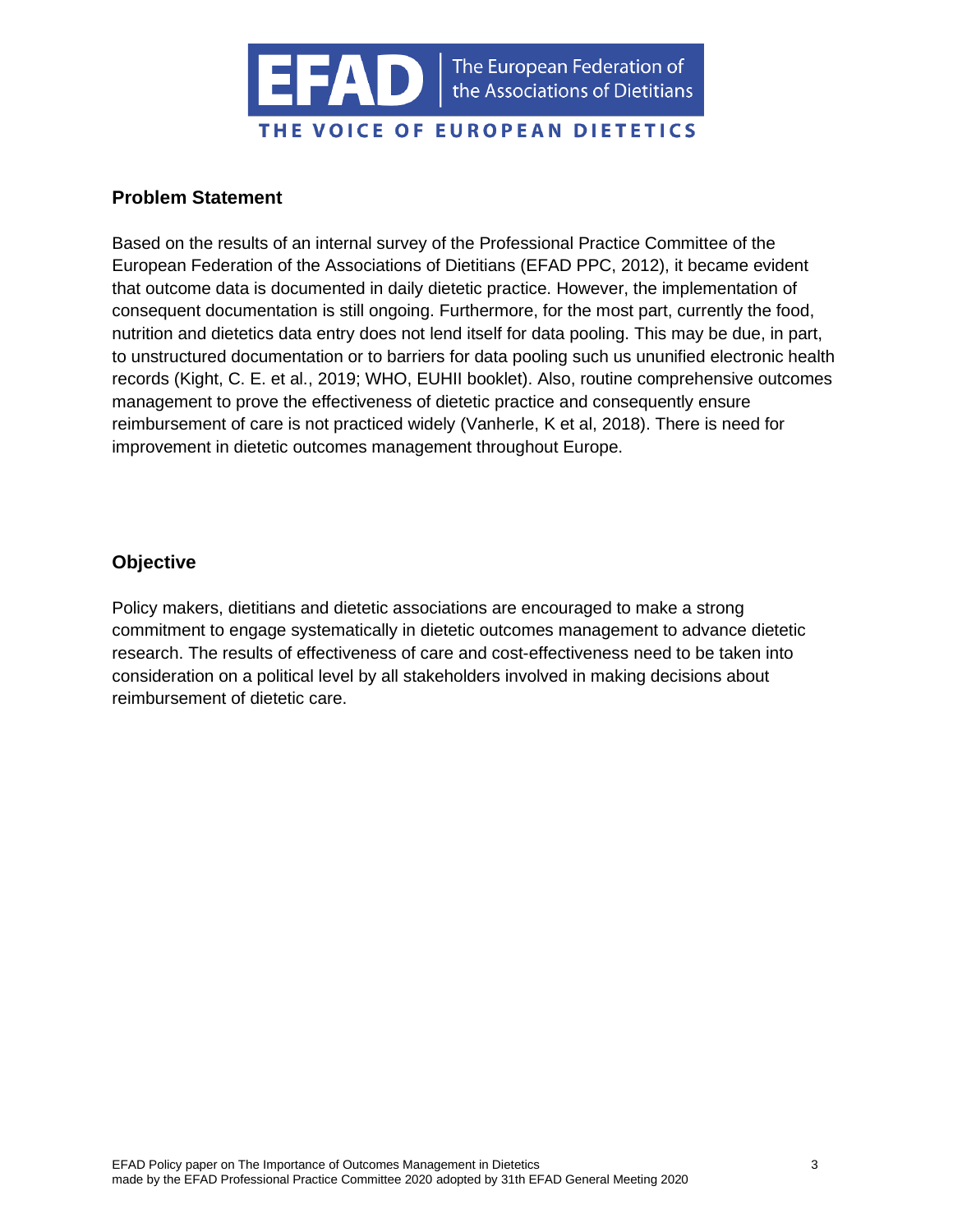

# THE VOICE OF EUROPEAN DIETETICS

# <span id="page-3-0"></span>**Options**

- 1. SL such as the NCPT, the CCD, the Systematized Nomenclature of Medicine (SNOMED) and the WHO classification and code lists are being implemented in several European countries. Harmonizing the documentation of nutrition care and outcomes facilitates aggregation and comparison of data (WHO EUHII Booklet). Also, interterminology mapping which aims to link the two languages used in nutrition and dietetics (NCPT, CCD) may provide an option to make the terminologies more comparable (Gäbler, G.J. et al., 2018).
- 2. By using informatics systems, dietitians can manage outcomes data with the option of viewing it alongside the 'bigger picture' (other services' data). The use of Big Data further enhances comprehensiveness of outcomes management.
- 3. Outcome management needs to be implemented as part of habitual practice and across all disciplines of nutrition and dietetic practice (BDA, 2011; Swan W.I. et al., 2017; Vanherle, K et al, 2018).
- 4. "'What matters to someone' is not just 'what's the matter with someone'" (National Health Service., 2019). As well as measuring health outcomes, it is also important to consider what else may be important to the patient. To optimize patient-centered care, improve patient-clinician communication, empower patients and improve quality of care, health outcomes data should be complemented with patient reported outcome measures (PROMs) (Almario, C. et al., 2016; Biber, J. et al., 2017; Chui, T.K. et al., 2019; Devlin, N. et al., 2010; Foster, A. et al, 2017; Greenhalgh, J. et al., 2018; Mejdahl et al., 2017, The British Dietetic Association, 2011). PROMs are measures that help assess patient's perspectives on their health and/or quality of life (QoL) (Boyce, M. et al, 2013; Devlin, N. et al., 2010; Foster et al., 2018; BDA, 2011). They are usually short questionnaires filled in by the patient at specific times before, during and after the period of treatment (BDA, 2011).

PROMs are subjective measures that supplement objective outcome data. Furthermore, they allow assessment of the patient's priorities. (Higgins, J. et al. 2008). There are generic and condition-specific PROMs. Generic PROMs include for example certain QoL questionnaires. (Devlin, N. et al., 2010; Royal College of Nursing, 2011). Nutrition-related QoL questionnaires are in demand (Barr, J.T. et al., 2003a; Barr, J.T. et al., 2003b) and could be useful. Several, however limited, condition-specific QoL questionnaires exist or are in development (Crocker, H. et al., 2018a; Crocker, H. et al. 2018b; Prasanna, K.H.R et al. 2018; Simpelaere, I., 2016;)

5. To provide quality indicators and indicate the level of quality of nutrition care, patient reported experience measures (PREM) should also be considered standards of care (Reilly, M. C., et al., 1993). PREMs are outcome questionnaires to provide patients' perspective on their process of care (Devlin, N. et al., 2010; The British Dietetic Association, 2011). An example of a PREM is the Consultation and Relational Empathy Measure (CARE) (Mercer, S. et al,. 2004).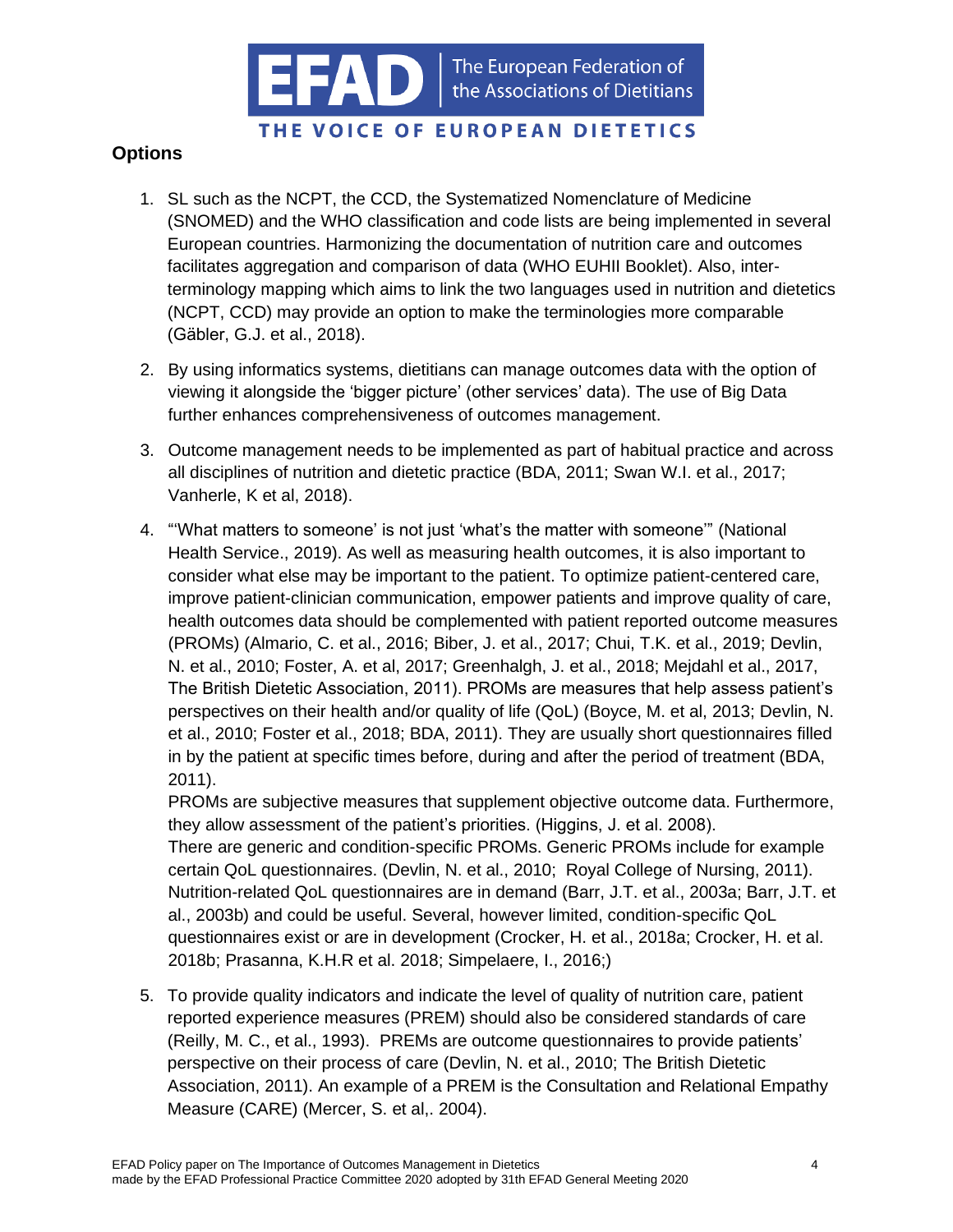

# <span id="page-4-0"></span>**Analysis of Options**

Documenting outcomes data in electronic systems requires the use of SL. Harmonization of SL and common platforms (i.e. International Classification of Disease-Clinical Modification (ICD-10- CM) or Systematic Nomenclature of Medicine – Clinical Terms (SNOMED-CT)) throughout Europe will probably take a while to be implemented considering actual developments. The mapping of terms into SNOMED-CT is in progress and numerous terms have already been incorporated. The ICD-10-CM does not seem to be suitable for integration of nutrition terms (Lorentzen, S.S. et al., 2019). The EUHII's vision to harmonize documentation strongly supports the use of SL (WHO, EUHII Booklet).

The use of electronic outcomes data recording in a manner that can be aggregated and analyzed has been an issue mainly because almost all the existing electronic health records (EHR) were developed before structured nutrition outcomes data was considered a contributing component to healthcare quality management. At present some institutions use an independent electronic page for nutrition related outcomes, which needs to be attached to the EHR. If that is not possible, data needs to be reentered into the EHR which proves very inefficient. One of the EUHII's aims is the improvement of compatibility across informatics systems which underlines the importance of this point (WHO, EUHII Booklet). This is the issue of interoperability between data systems and is not unique to dietetics.

To date, accessibility to big data is not widely available. To benefit from big data, the expertise of professionals who know how to build, use and analyze data sets from these databases is essential. Dietitians will have to be aware of developments in informatics and build capacity as part of life-long-learning (Gäbler, G.J. et al., 2018). The benefit of data mining is to provide fast and detailed information on the progress of the care plan, enabling dietitians to review outcomes across an individual patient's timeline of care as well as patient groups, gender or clinical condition. Also, it allows data analysis on different levels such as within a facility, within a region, a nation or internationally (WHO EUHII Booklet). One barrier for data aggregation is data protection regulations. Harmonization of the applications of data protection regulations may facilitate health research (Chico, V., 2018).

An electronic platform to aggregate dietetic outcomes data was developed by the Academy of Nutrition and Dietetics (Academy of Nutrition and Dietetics Health Informatics Infrastructure (ANDHII). It follows the Academy's Nutrition Care Process (NCP). ANDHII allows for NCPTcoded data entry and enables easy generation of outcome reports (Murphy W.J. et al., 2015, Murphy, W. J., et al., 2018; Swan, W., et al. 2017; Swan, W., et al. 2019). ANDHII could be one option for the improvement of data compatibility if integrated into the EHR. Furthermore, interterminology mapping may be more feasible than harmonizing the whole dietetic community to use one single terminology. An Austrian trial suggests that integration of the languages (NCPT, CCD) is possible (Gäbler, G.J. et al., 2019).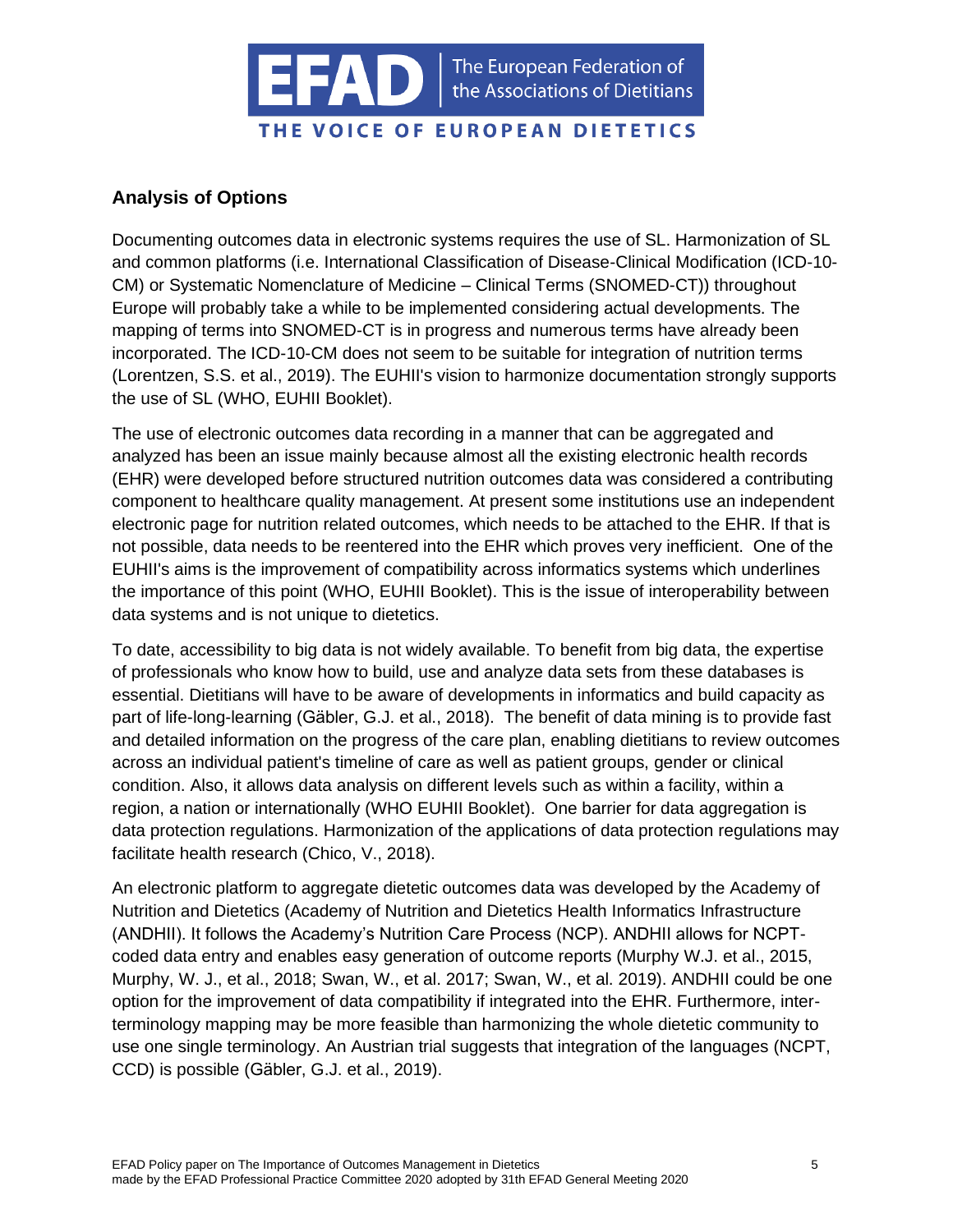

# THE VOICE OF EUROPEAN DIETETICS

Routine outcome management is feasible. However, there is need for guidance and education in the field (Vanherle, K et al, 2018). Implementation of routine outcome management will advance the dietetic profession by promoting evidence based practice and shedding light on accountability through the demonstration of success (Plas M, et al. 2018; Vanherle, K. et al., 2018). Clear frameworks and checklists specific to conditions and settings may guide and harmonize the process (Hickman, I. J, et al., 2015; Vanherle, K et al, 2018, The British Dietetic Association, 2011; WHO, 2015).

Evidence is still weak in many areas of nutritional care. This applies to patient outcome research as well as economic outcome research. Therefore, sufficient financial funding needs to be provided by national and international research organizations because funds are pivotal to the conduct of high-quality research and the advancement of evidence based practice.

In patient-centered care, PROMs and PREMs are an increasingly important part of outcomes research and quality management (Bobrovitz, M. et al, 2017; Boyce, M. et al, 2013; Chui, T.K. et al., 2019; McAllister et al., 2015; Medjdahl et al, 2017; Reilly, M. C., et al., 1993). However, many questions on the implementation of such measures remain unanswered and valid nutrition-focused tools are not yet available for all patient groups (Boyce, M. et al, 2013; Higgins, J. et al. 2008; Medjdahl et al, 2017).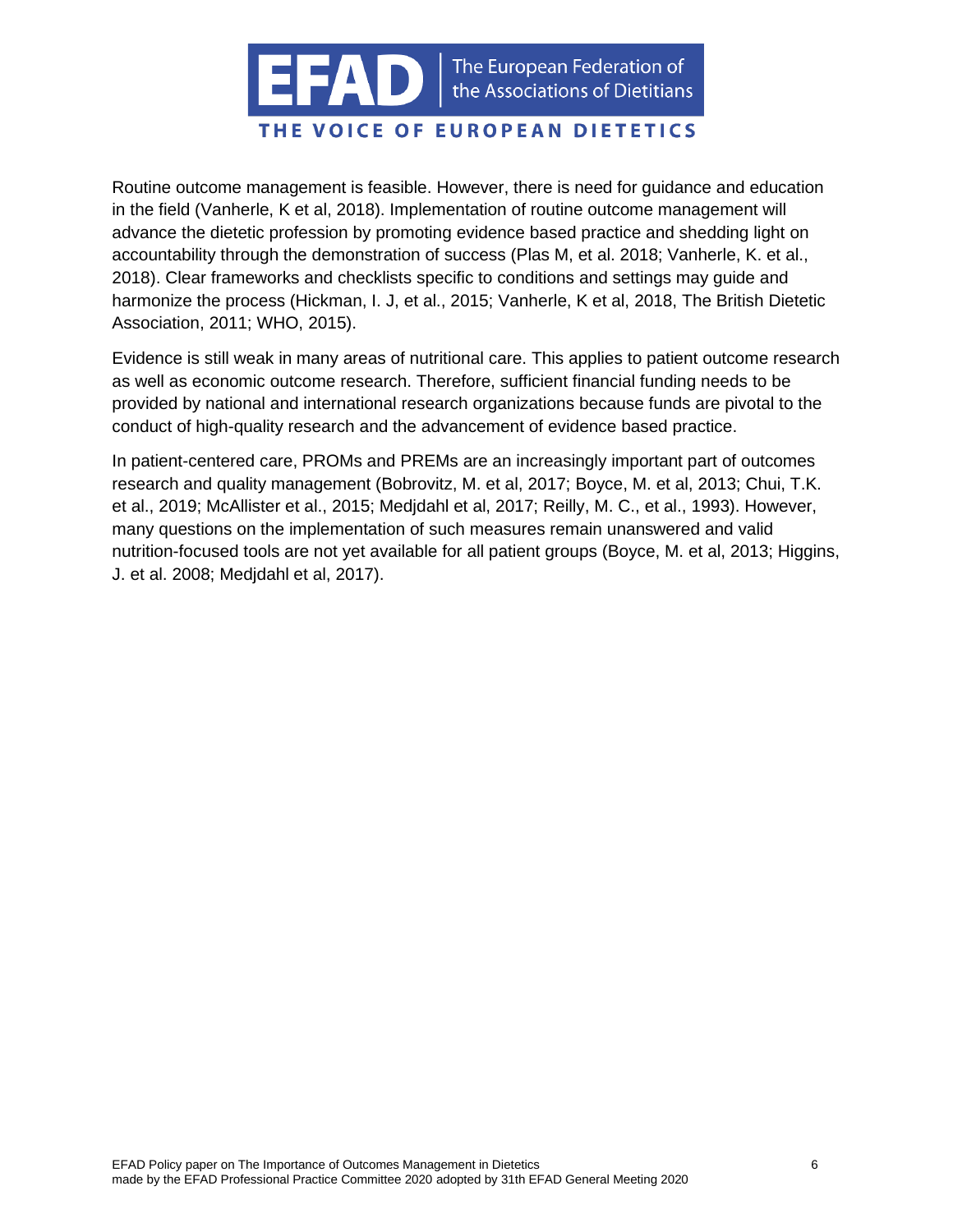

### <span id="page-6-0"></span>**Recommendations**

- 1. Dietetic outcomes research belongs on every national and international food, nutrition and dietetic research agenda. Funding on national and international level should be allocated.
- 2. National Dietetic Associations (NDAs) are encouraged to promote and support the implementation of SL in their respective countries. The endeavor to implement SL is ongoing and spreading and should be supported actively by capacity building of dietitians.
- 3. Higher Education Institutions (HEIs) need to commit to the integration of SL and outcomes management in the curricula of all academic levels of dietetic training.
- 4. Facilitation of data pooling within and between clinics, locally, nationally and internationally advances the opportunities for dietetic research tremendously. The legal basis to achieve this objective should be facilitated throughout Europe. Several organizations are already working on this endeavor.
- 5. Developments for inter-terminology mapping should be supported to facilitate the comparability of SL in dietetics.
- 6. Every dietitian should systematically and effectively document the outcomes data from the chain of nutrition care.
- 7. Development, validation and implementation of generic and/or condition-specific PROM as well as PREM should be part of national and international research agendas. Emphasis needs to be given to nutrition-focused tools. Associations like the International Confederation of Dietetic Associations (ICDA) or regional associations such as EFAD should promote this issue to the NDAs and the HEIs.
- 8. NDAs and HEIs should encourage implementing PROMs and PREMs for selected patient groups on a national level.

2019 EFAD Professional Practice Committee

Silvia Kurmann, Naomi Trostler, Josie Tiebe, Ana Catarina Moreira, Constantina Papoutsakis, **Chair**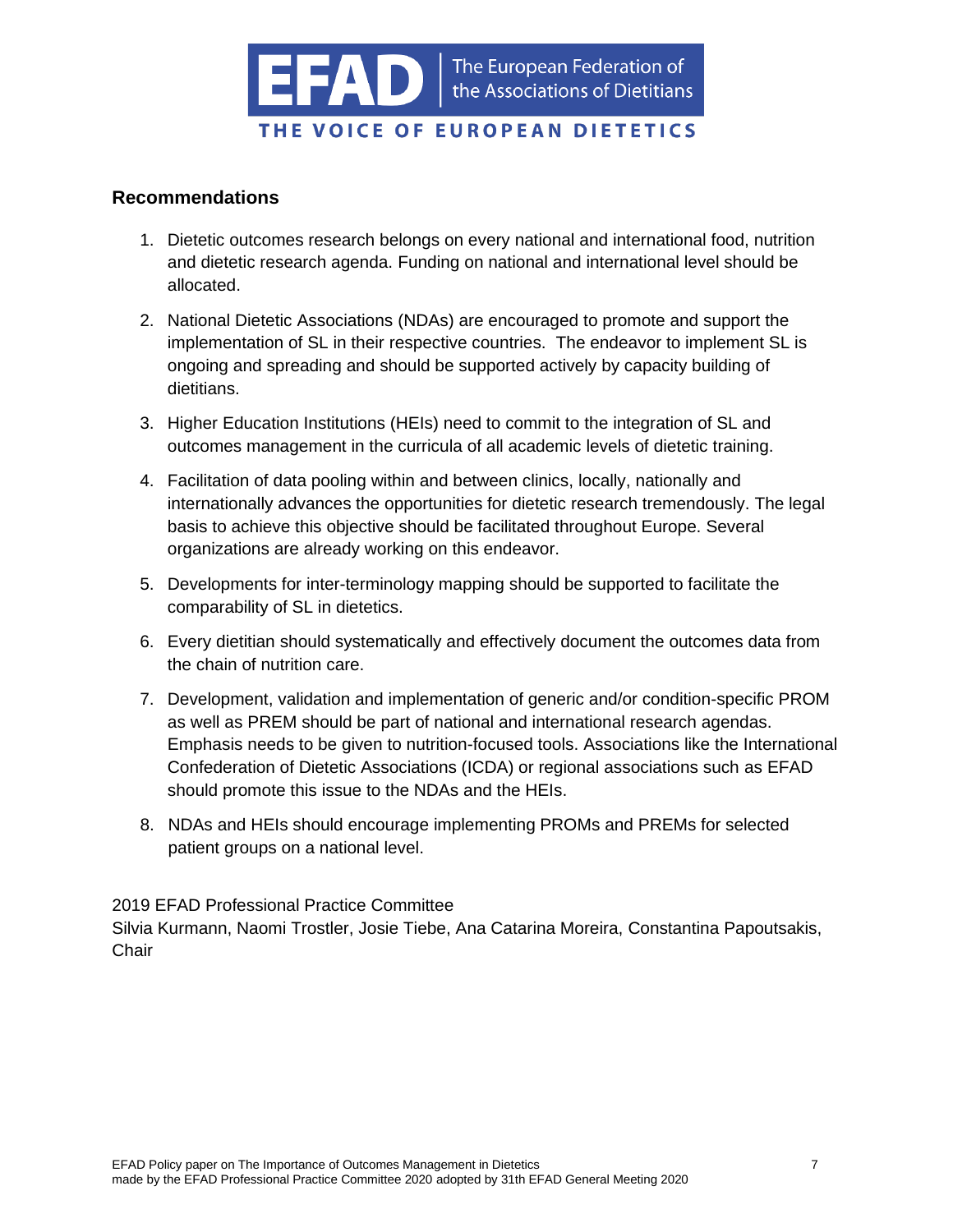

### <span id="page-7-0"></span>**Abbreviations**

| <b>ANDHII</b> | Academy of Nutrition and Dietetics Health Informatics          |
|---------------|----------------------------------------------------------------|
|               | Infrastructure                                                 |
| <b>BDA</b>    | <b>British Dietetic Association</b>                            |
| <b>CARE</b>   | <b>Consultation and Relational Empathy Measure</b>             |
| <b>CCD</b>    | <b>Classification and Code list Dietetics</b>                  |
| <b>HER</b>    | electronic health record                                       |
| <b>EFAD</b>   | European Federation of the Associations of Dietitians          |
| <b>EUHII</b>  | European Health Information Initiative                         |
| HEI           | <b>Higher Education Institution</b>                            |
| <b>NDA</b>    | <b>National Dietetic Association</b>                           |
| <b>NCP</b>    | <b>Nutrition Care Process</b>                                  |
| <b>NCPT</b>   | <b>Nutrition Care Process Terminology</b>                      |
| <b>ICDA</b>   | International Confederation of Dietetic Associations           |
| <b>ICF</b>    | International Classification of Functions                      |
| ICD-10-CM     | International Classification of Disease-Clinical Modification, |
|               | $10th$ revision                                                |
| <b>PROM</b>   | patient reported outcome measure                               |
| <b>PREM</b>   | patient reported experience measure                            |
| SL            | standardized language                                          |
| <b>SNOMED</b> | Systematized Nomenclature of Medicine SNOMED                   |
| SNOMED-CT     | Systematic Nomenclature of Medicine – Clinical Terms           |
| QoL           | quality of life                                                |
| <b>WHO</b>    | <b>World Health Organization</b>                               |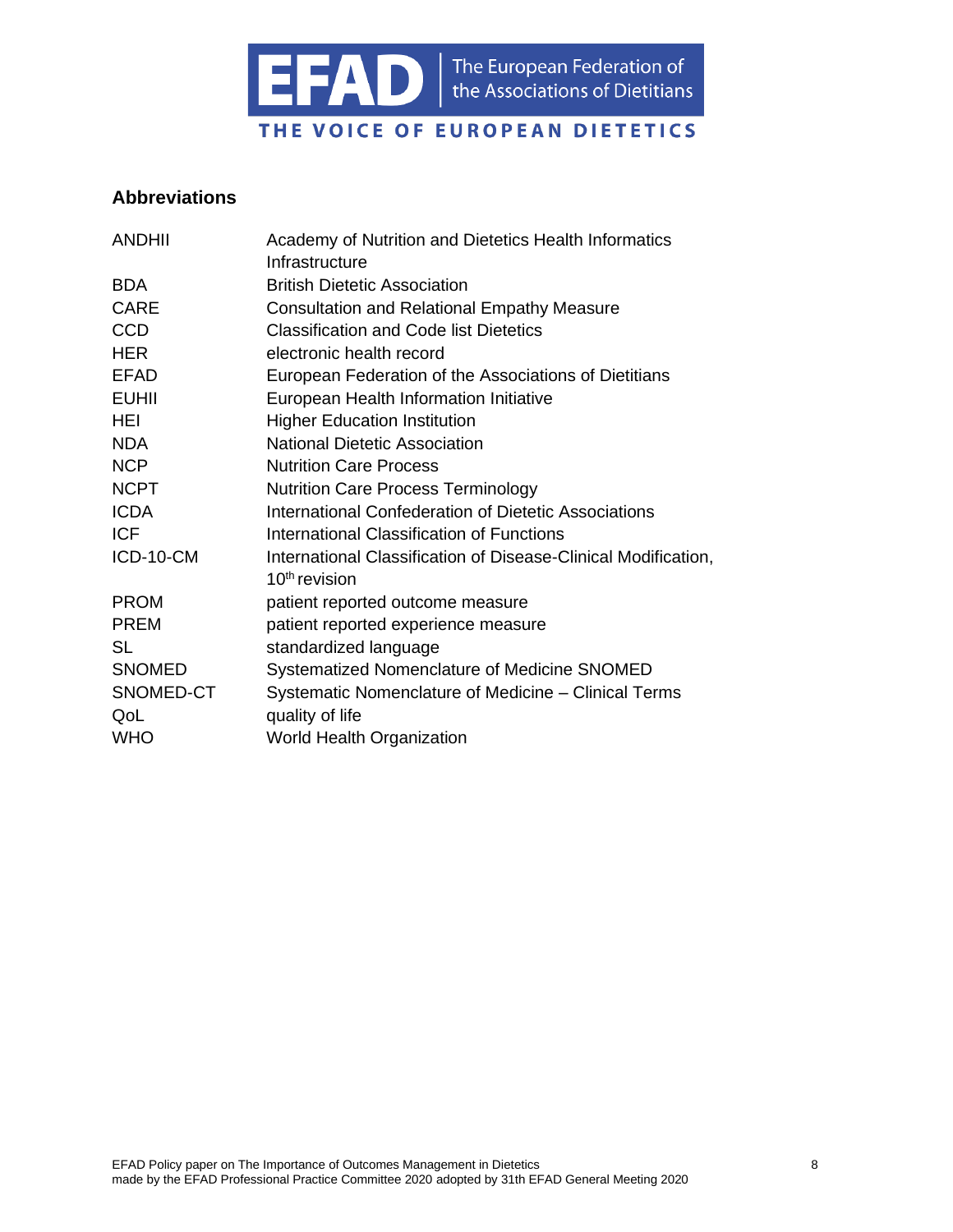

### <span id="page-8-0"></span>**Online resources**

#### <span id="page-8-1"></span>**Outcome management general resources**

- Health Care Quality and Outcomes <https://www.oecd.org/els/health-systems/health-care-quality-and-outcomes.htm>
	- How Dutch Hospitals Make Value-Based Health Care Work

[https://www.bcg.com/publications/2018/how-dutch-hospitals-make-value-based-health-care](https://www.bcg.com/publications/2018/how-dutch-hospitals-make-value-based-health-care-work.aspx)[work.aspx](https://www.bcg.com/publications/2018/how-dutch-hospitals-make-value-based-health-care-work.aspx)

• International Healthcare Outcomes Consortium for Healthcare Outcome Measurement Standard Sets

<https://www.ichom.org/>

• Outcomes-driven, sustainable healthcare

[https://www.efpia.eu/about-medicines/use-of-medicines/outcomes-focused-sustainable](https://www.efpia.eu/about-medicines/use-of-medicines/outcomes-focused-sustainable-healthcare/)[healthcare/](https://www.efpia.eu/about-medicines/use-of-medicines/outcomes-focused-sustainable-healthcare/)

• EFAD Professional Practice Committee Webinar: Outcomes: A Framework To Evaluate Whether We Are Achieving What We Set Out To Achieve?

<https://www.youtube.com/watch?v=idYAS8BT2Xw>

• The British Dietetic Association Outcomes Guidance Document. https://www.bda.uk.com/professional/practice/bda\_outcomes\_guidance\_document

- The British Dietetic Association Outcomes Framework. <https://www.bda.uk.com/professional/practice/Outcomes>
- Allied Health Professions Outcome Measures UK Working Group. Key questions to ask when selecting outcome measures: a checklist for allied health professionals <https://www.rcslt.org/outcome-measures-checklist>

• The Top Success Factors for Making the Switch to Outcomes-Based Healthcare <https://www.healthcatalyst.com/Outcomes-Based-Healthcare-Top-Success-Factors>

• The Top Seven Healthcare Outcome Measures and Three Measurement Essentials <https://www.healthcatalyst.com/insights/top-7-healthcare-outcome-measures>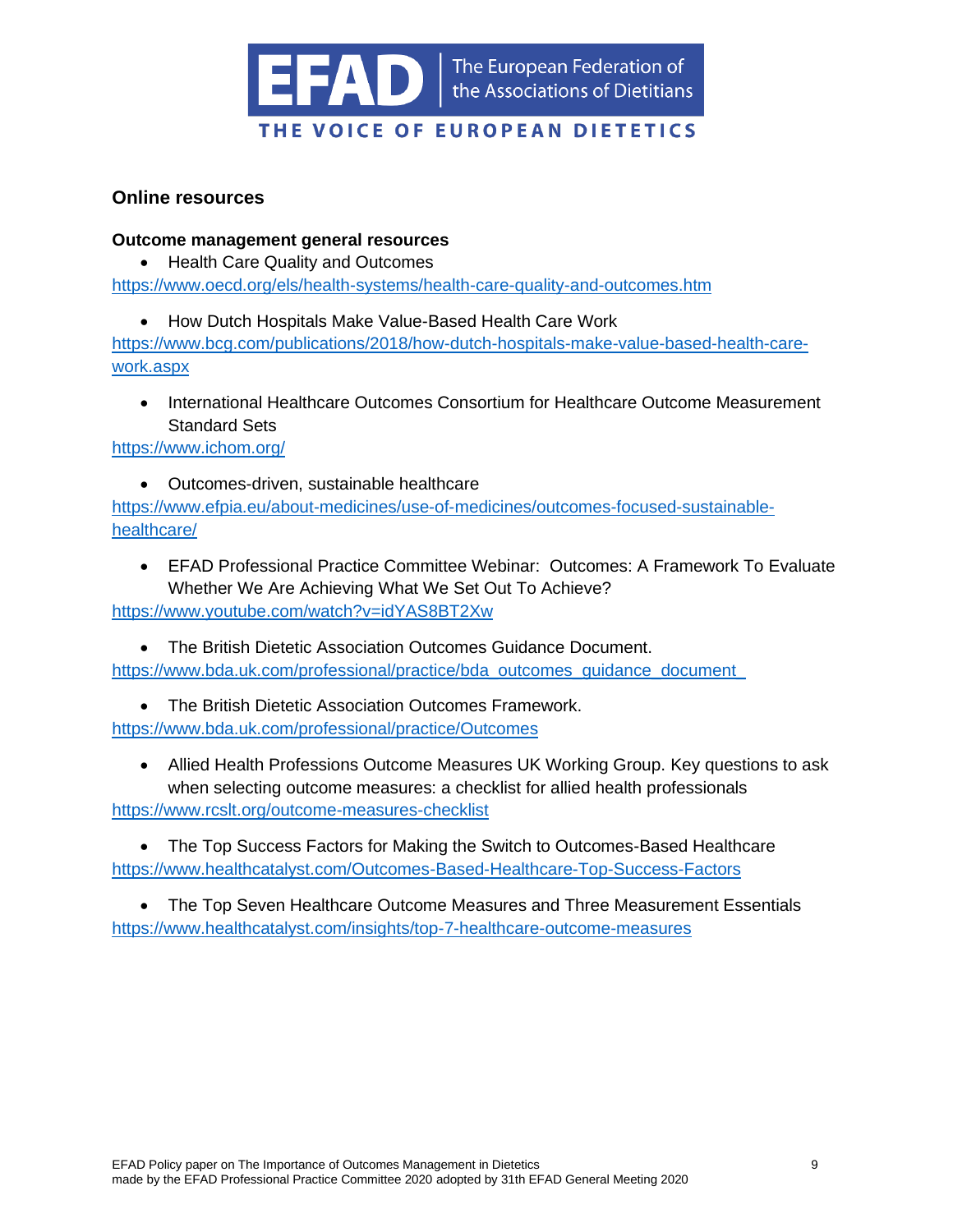

### <span id="page-9-0"></span>**PROMs and PREMs**

- About Patient Reported Measures <https://www.aci.health.nsw.gov.au/make-it-happen/prms/about-patient-reported-measures>
	- Getting the most out of PROMs

[https://www.kingsfund.org.uk/sites/default/files/Getting-the-most-out-of-PROMs-Nancy-Devlin-](https://www.kingsfund.org.uk/sites/default/files/Getting-the-most-out-of-PROMs-Nancy-Devlin-John-Appleby-Kings-Fund-March-2010.pdf)[John-Appleby-Kings-Fund-March-2010.pdf](https://www.kingsfund.org.uk/sites/default/files/Getting-the-most-out-of-PROMs-Nancy-Devlin-John-Appleby-Kings-Fund-March-2010.pdf)

• Patient Reported Outcome Measures

<https://www.rcn.org.uk/about-us/policy-briefings/pol-0111>

• Short Report: Use of patient-reported outcome and experience measures in patient care and policy

https://kce.fgov.be/sites/default/files/atoms/files/KCE\_303C\_Patient\_reported\_outcomes\_Short [Report\\_0.pdf](https://kce.fgov.be/sites/default/files/atoms/files/KCE_303C_Patient_reported_outcomes_Short_Report_0.pdf)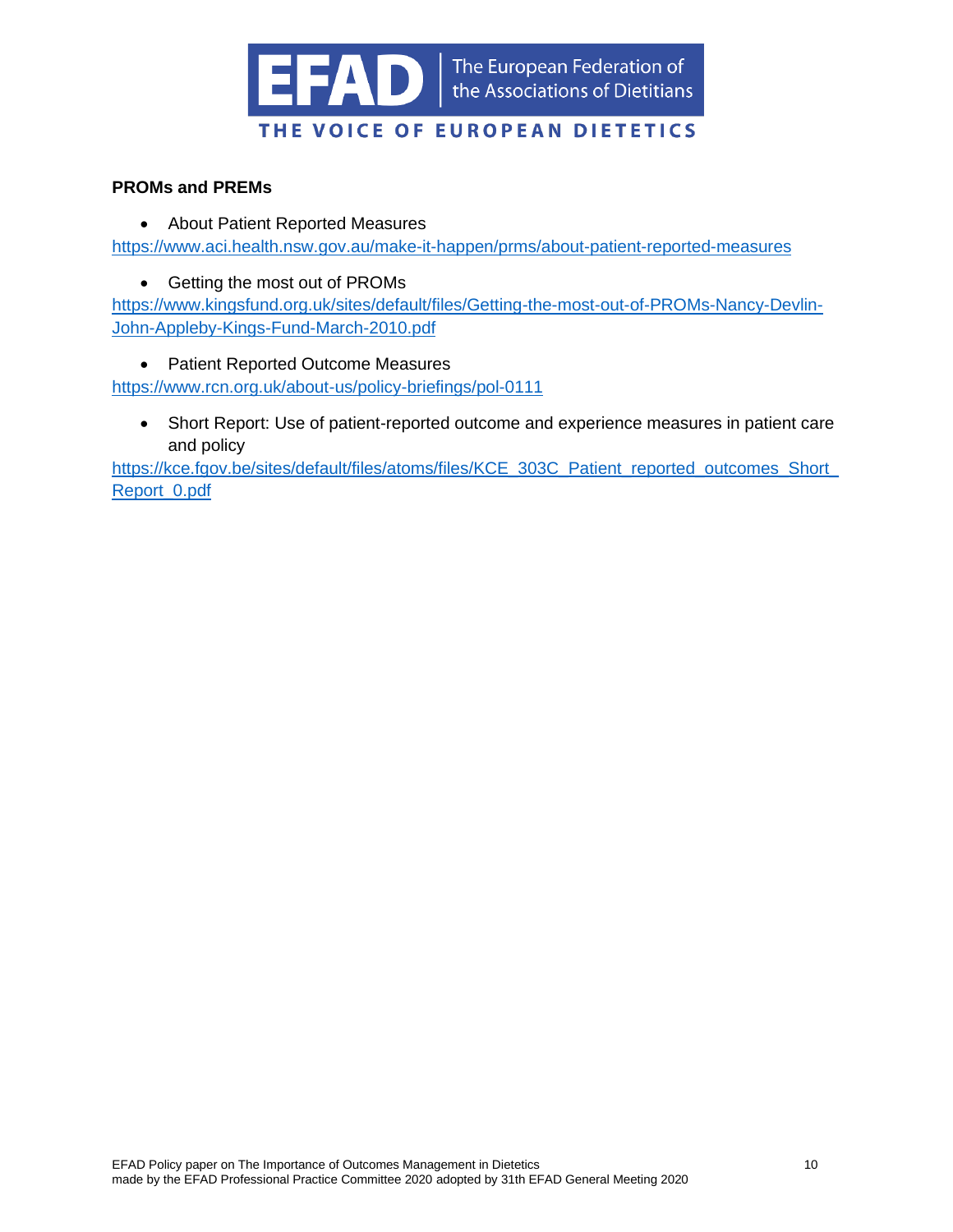

# THE VOICE OF EUROPEAN DIETETICS

# <span id="page-10-0"></span>**Bibliography**

Aase, S. (2010). You, improved: understanding the promises and challenges nutrition informatics poses for dietetics careers. J Acad Nutr Diet, 110(12), 1794-1798. doi: 10.1016/j.jada.2010.10.019

Almario, C. V., Chey, W. D., Khanna, D., Mosadeghi, S., Ahmed, S., Afghani, E., Spiegel, B. M. (2016). Impact of National Institutes of Health Gastrointestinal PROMIS Measures in Clinical Practice: Results of a Multicenter Controlled Trial. Am J Gastroenterol, 111(11), 1546-1556. doi:10.1038/ajg.2016.305

Barr JT, Schumacher GE. (2003a). The need for a nutrition-related quality-of-life measure. *J Am Diet Assoc*., 103:177–180.

Barr JT, Schumacher GE. (2003b). Using focus groups to determine what constitutes quality of life in clients receiving medical nutrition therapy: first steps in the development of a nutrition quality-of-life survey. *J Am Diet Assoc*., 103:844-851.

Biber, J., Ose, D., Reese, J., Gardiner, A., Facelli, J., Spuhl, J., Weeks, H. (2017). Patient reported outcomes - experiences with implementation in a University Health Care setting. J Patient Rep Outcomes, 2, 34. doi:10.1186/s41687-018-0059-0

Bobrovitz, N., Santana, M. J., Boyd, J., Kline, T., Kortbeek, J., Widder, S., Stelfox, H. T. (2017). Short form version of the Quality of Trauma Care Patient-Reported Experience Measure (SF QTAC-PREM). BMC Res Notes, 10(1), 693. doi:10.1186/s13104-017-3031-9

Boyce, M. B., & Browne, J. P. (2013). Does providing feedback on patient-reported outcomes to healthcare professionals result in better outcomes for patients? A systematic review. Qual Life Res, 22(9), 2265-2278. doi:10.1007/s11136-013-0390-0

British Dietetic Association (2011). Model for Dietetic Outcomes (Reviewed 2014). Retrieved 17th of September, 2019 from: [https://www.bda.uk.com/publications/archive/bda\\_outcome\\_model\\_\\_2011\\_archive](https://www.bda.uk.com/publications/archive/bda_outcome_model__2011_archive)

Chico, V. (2018). The impact of the General Data Protection Regulation on health research. Br Med Bull, 128(1), 109-118. doi:10.1093/bmb/ldy038

Chui, T. K., Proano, G. V., Raynor, H. A., & Papoutsakis, C. (2019). A Nutrition Care Process Audit of the National Quality Improvement Dataset: Supporting the Improvement of Data Quality Using the ANDHII Platform. J Acad Nutr Diet. doi:10.1016/j.jand.2019.08.174

Crocker, H., Jenkinson, C., Peters, M. (2018a): Quality of life in coeliac disease: item reduction, scale development and psychometric evaluation of the Coeliac Disease Assessment Questionnaire (CDAQ). In Alimentary pharmacology & therapeutics 48 (8), pp. 852–862. DOI: 10.1111/apt.14942.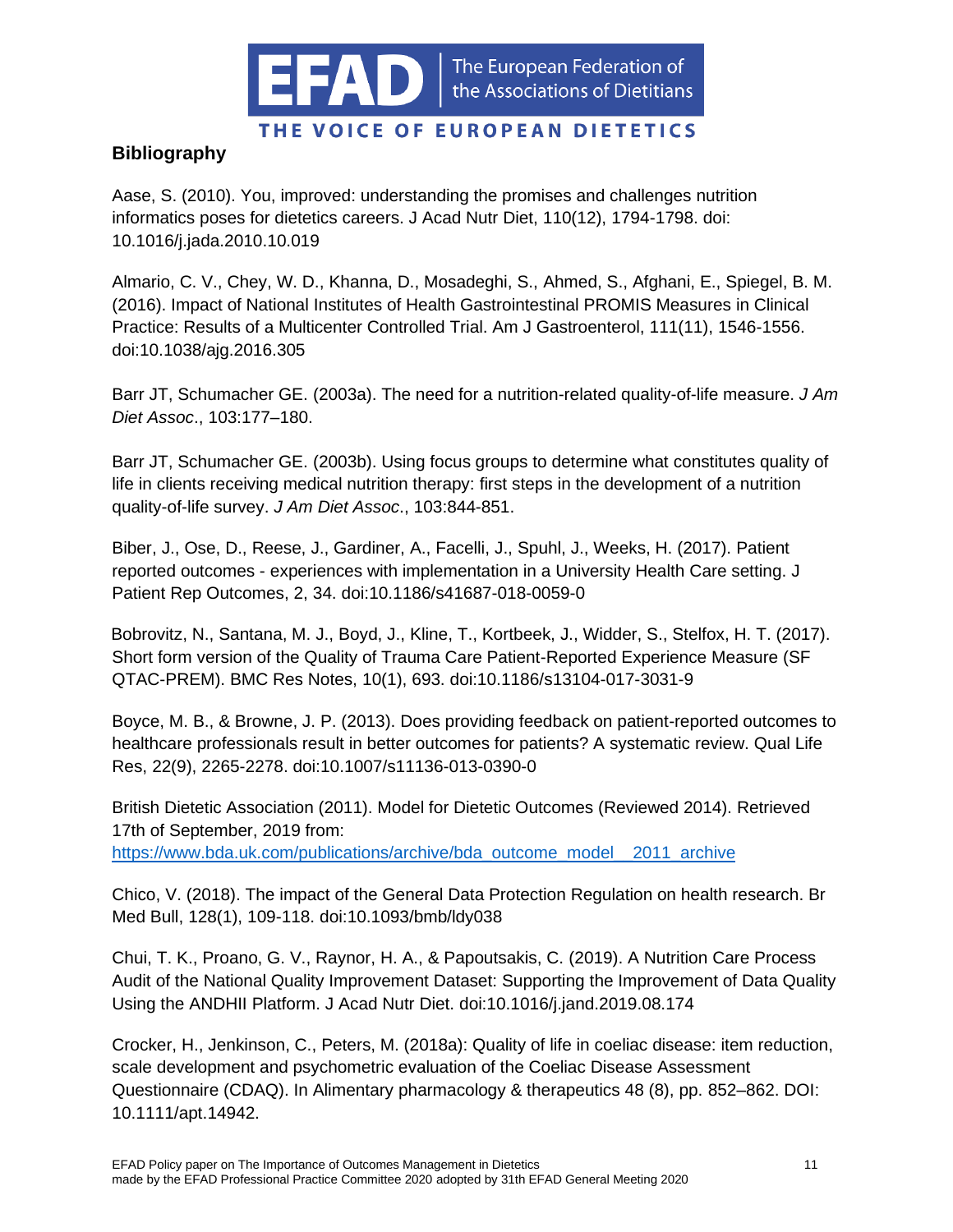

Crocker, H., Jenkinson, C., Peters, M. (2018b): Quality of life in coeliac disease: qualitative interviews to develop candidate items for the Coeliac Disease Assessment Questionnaire. In *Patient related outcome measures* 9, pp. 211–220. DOI: 10.2147/PROM.S149238.

Devlin, Nancy; Appleby, John. (2010). Getting the most out of PROMs: health outcomes and NHS decision-making, The King's Fund. Retrieved 17<sup>th</sup> of September, 2019 from [https://www.kingsfund.org.uk/sites/default/files/Getting-the-most-out-of-PROMs-Nancy-Devlin-](https://www.kingsfund.org.uk/sites/default/files/Getting-the-most-out-of-PROMs-Nancy-Devlin-John-Appleby-Kings-Fund-March-2010.pdf)[John-Appleby-Kings-Fund-March-2010.pdf](https://www.kingsfund.org.uk/sites/default/files/Getting-the-most-out-of-PROMs-Nancy-Devlin-John-Appleby-Kings-Fund-March-2010.pdf)

European Federation of the Association of the Dietitians Professional Practice Committee (2012). Report on Knowledge and Use of a Nutrition Care Process & Standardised Language by Dietitians in Europe, retrieved 6<sup>th</sup> of December, 2019 from [http://www.efad.org/media/1185/ncp\\_\\_sl\\_report.pdf](http://www.efad.org/media/1185/ncp__sl_report.pdf)

Foster, A., Croot, L., Brazier, J., Harris, J., & O'Cathain, A. (2018). The facilitators and barriers to implementing patient reported outcome measures in organisations delivering health related services: a systematic review of reviews. J Patient Rep Outcomes, 2, 46. doi:10.1186/s41687- 018-0072-3

Freijer, K., Lenoir-Wijnkoop, I., Russell, C. A., Koopmanschap, M. A., Kruizenga, H. M., Lhachimi, S. K., Schols, J. M. (2015). The view of European experts regarding health economics for medical nutrition in disease related malnutrition. Eur J Clin Nutr, 69(5), 539-545. doi:10.1038/ejcn.2014.280

Freijer, K., Volger, S., Pitter, J. G., Molsen-David, E., Cooblall, C., Evers, S., Lenoir-Wijnkoop, I. (2019). Medical Nutrition Terminology and Regulations in the United States and Europe-A Scoping Review: Report of the ISPOR Nutrition Economics Special Interest Group. Value Health, 22(1), 1-12. doi:10.1016/j.jval.2018.07.879

Gäbler, G.J., Coenen, M., Lycett, D., & Stamm, T. (2019). Towards a standardized nutrition and dietetics terminology for clinical practice: An Austrian multicenter clinical documentation analysis based on the International Classification of Functioning, Disability and Health (ICF)-Dietetics. Clin Nutr, 38(2), 791-799. doi:10.1016/j.clnu.2018.02.031

Gäbler, G. J., Coenen, M., Bolleurs, C., Visser, W. K., Runia, S., Heerkens, Y. F., & Stamm, T. A. (2018). Toward Harmonization of the Nutrition Care Process Terminology and the International Classification of Functioning, Disability and Health-Dietetics: Results of a Mapping Exercise and Implications for Nutrition and Dietetics Practice and Research. J Acad Nutr Diet, 118(1), 13-20.e13. doi:10.1016/j.jand.2016.12.002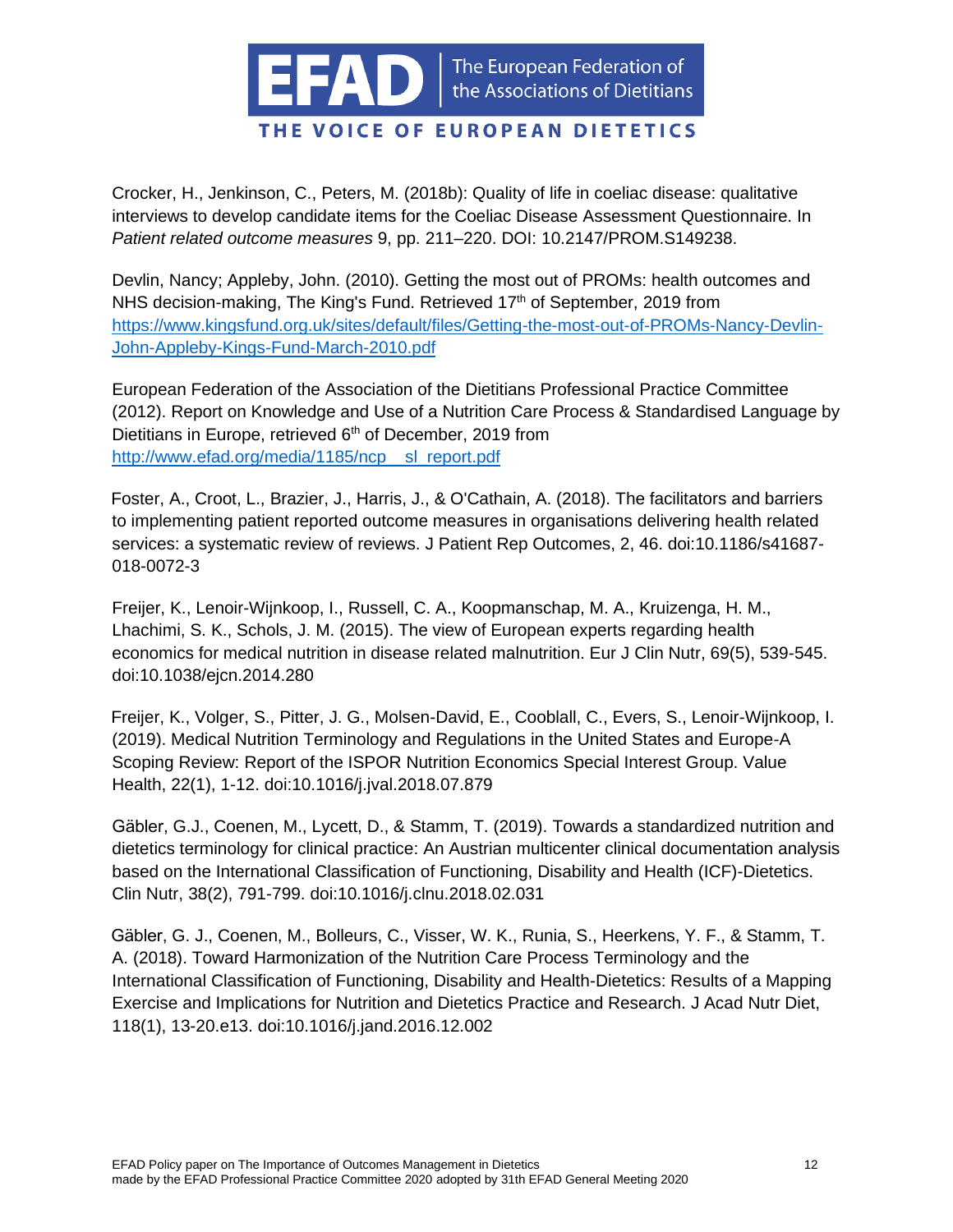

Guest, D. D., Cox, T., Coble Voss, A., Nguyen, A., McMillen, K., Williams, V., Yakes Jimenez, E. (2019). Rationale and Study Protocol for the Academy of Nutrition and Dietetics' Outpatient Oncology Outcomes Feasibility Study. Journal of the Academy of Nutrition and Dietetics, 119(7), 1205-1208. doi[:https://doi.org/10.1016/j.jand.2019.01.013](https://doi.org/10.1016/j.jand.2019.01.013)

Gibbons, A.P.D. (2017). Towards international best outcomes: the shared path to the nutrition care process informatics, and research translation. J Acad Nutr Diet, 117(11),1728-1729.

Greenhalgh, J., Gooding, K., Gibbons, E., Dalkin, S., Wright, J., Valderas, J., & Black, N. (2018). How do patient reported outcome measures (PROMs) support clinician-patient communication and patient care? A realist synthesis. J Patient Rep Outcomes, 2, 42. doi:10.1186/s41687-018-0061-6

Hickman, I. J., Cotugno, J., Lassemillante, A. C., & Ferguson, M. (2015). Am I making a difference? Measuring dietetic outcomes in clinical practice. *Eur J Clin Nutr, 69*(11), 1181-1183. doi:10.1038/ejcn.2015.148

Higgins, Julian P. T.; Green, Sally (2008): Cochrane handbook for systematic reviews of interventions. Retrieved from<http://handbook-5-1.cochrane.org/>

Kight, C. E., Bouche, J. M., Curry, A., Frankenfield, D., Good, K., Guenter, P., Wootton, A. (2019). Consensus Recommendations for Optimizing Electronic Health Records for Nutrition Care. Nutr Clin Pract. doi:10.1002/ncp.10433

Lorentzen, S. S., Papoutsakis, C., Myers, E. F., & Thoresen, L. (2019). Adopting Nutrition Care Process Terminology at the National Level: The Norwegian Experience in Evaluating Compatibility with International Statistical Classification of Diseases and Related Health Problems, 10th Revision, and the Existing Norwegian Coding System. J Acad Nutr Diet, 119(3), 375-393. doi:10.1016/j.jand.2018.02.006

McAllister, M., & Dearing, A. (2015). Patient reported outcomes and patient empowerment in clinical genetics services. Clin Genet, 88(2), 114-121. doi:10.1111/cge.12520

Mejdahl, C. T., Schougaard, L. M. V., Hjollund, N. H., Riiskjaer, E., Thorne, S., & Lomborg, K. (2017). PRO-based follow-up as a means of self-management support - an interpretive description of the patient perspective. J Patient Rep Outcomes, 2, 38. doi:10.1186/s41687-018- 0067-0

Mercer, S. W., Maxwell, M., Heaney, D., & Watt, G. C. (2004). The consultation and relational empathy (CARE) measure: development and preliminary validation and reliability of an empathy-based consultation process measure. Fam Pract, 21(6), 699-705. doi:10.1093/fampra/cmh621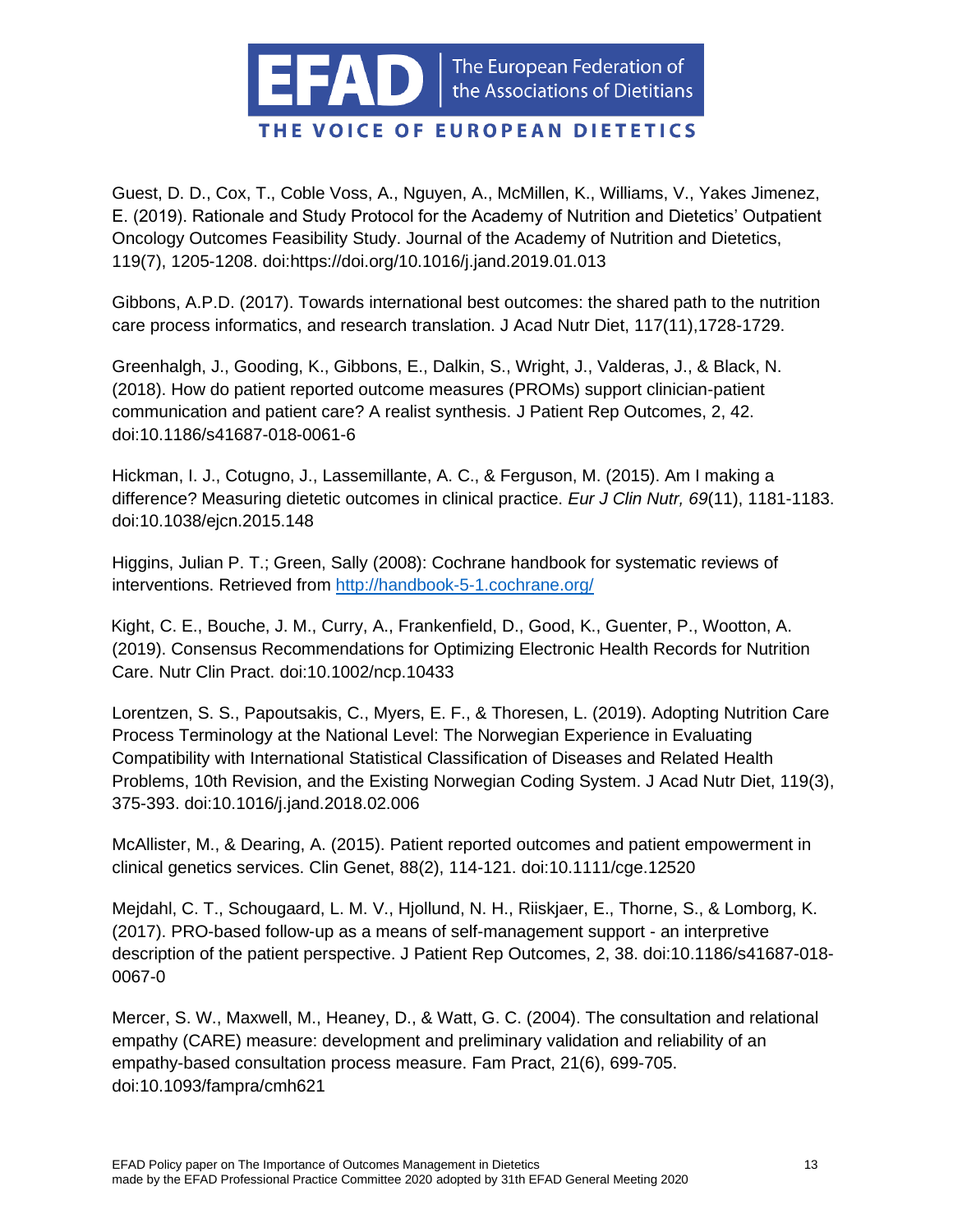

Murphy, W. J., & Steiber, A. L. (2015). A new breed of evidence and the tools to generate it: introducing ANDHII. J Acad Nutr Diet, 115(1), 19-22. doi:10.1016/j.jand.2014.10.025

Murphy, W. J., Yadrick, M. M., Steiber, A. L., Mohan, V., & Papoutsakis, C. (2018). Academy of Nutrition and Dietetics Health Informatics Infrastructure (ANDHII): A Pilot Study on the Documentation of the Nutrition Care Process and the Usability of ANDHII by Registered Dietitian Nutritionists. Journal of the Academy of Nutrition and Dietetics, 118(10), 1966-1974. doi: https://doi.org/10.1016/j.jand.2018.03.013

National Health Service. The NHS Long Term plan. (2019). Retrieved 22nd of November, 2019 from:<https://www.longtermplan.nhs.uk/publication/nhs-long-term-plan/>

Plas M, Remijnse W (2018). Kennisagenda Diëtetiek; Bouwen aan de toekomst. Dutch Dietetic Research Agenda. Building our future. Retrieved 17th of September, 2019 from https://ntvd.media/wpcontent/uploads/2018/12/Kennisagenda\_di%C3%ABtetiek.pdf

Prasanna, K.H.R.; Mahesh, M. G.; Menon, V. B.; Srinath, K. M.; Shashidhara, K. C.; Ashok, P. (2018): Patient Self-reported quality of life assessment in Type 2 diabetes mellitus: A pilot study. In Nigerian journal of clinical practice 21 (3), pp. 343–349. DOI: 10.4103/njcp.njcp\_433\_16.

Prodinger, B., Tennant, A., Stucki, G., Cieza, A., & Ustun, T. B. (2016). Harmonizing routinely collected health information for strengthening quality management in health systems: requirements and practice. J Health Serv Res Policy, 21(4), 223-228. doi:10.1177/1355819616636411

Reilly, M. C., Zbrozek, A. S., & Dukes, E. M. (1993). The validity and reproducibility of a work productivity and activity impairment instrument. Pharmacoeconomics, 4(5), 353-365. doi:10.2165/00019053-199304050-00006

Royal College of Nursing (2011): PROMS: Patient Reported Outcome Measures. The Role, Use & Impact of PROMs on Nursing in the English NHS. Retrieved 17th of September, 2019 fro[m](https://www.rcn.org.uk/about-us/policy-briefings/pol-0111) <https://www.rcn.org.uk/about-us/policy-briefings/pol-0111>

Simpelaere, I., White, A., Bekkering, G. E., Geurden, B., van Nuffelen, G., Bodt, M. (2016): Patient-reported and proxy-reported outcome measures for the assessment of health-related quality of life among patients receiving enteral feeding: a systematic review protocol. In JBI database of *systematic reviews and implementation reports* 14 (7), pp. 45–75. DOI: 10.11124/JBISRIR-2016-002982.

Splett P.L. (2003). Outcomes research and economic analysis. In: Monsen, E.R. (Ed). Research, American Dietetic Association, (2nd ed). pp. 291-213.

Splett, P.,L. (1996). Cost outcomes of nutrition intervention, part 1: Outcomes of nutrition intervention. Evansville, Ind: Mead Johnson and Co Inc.